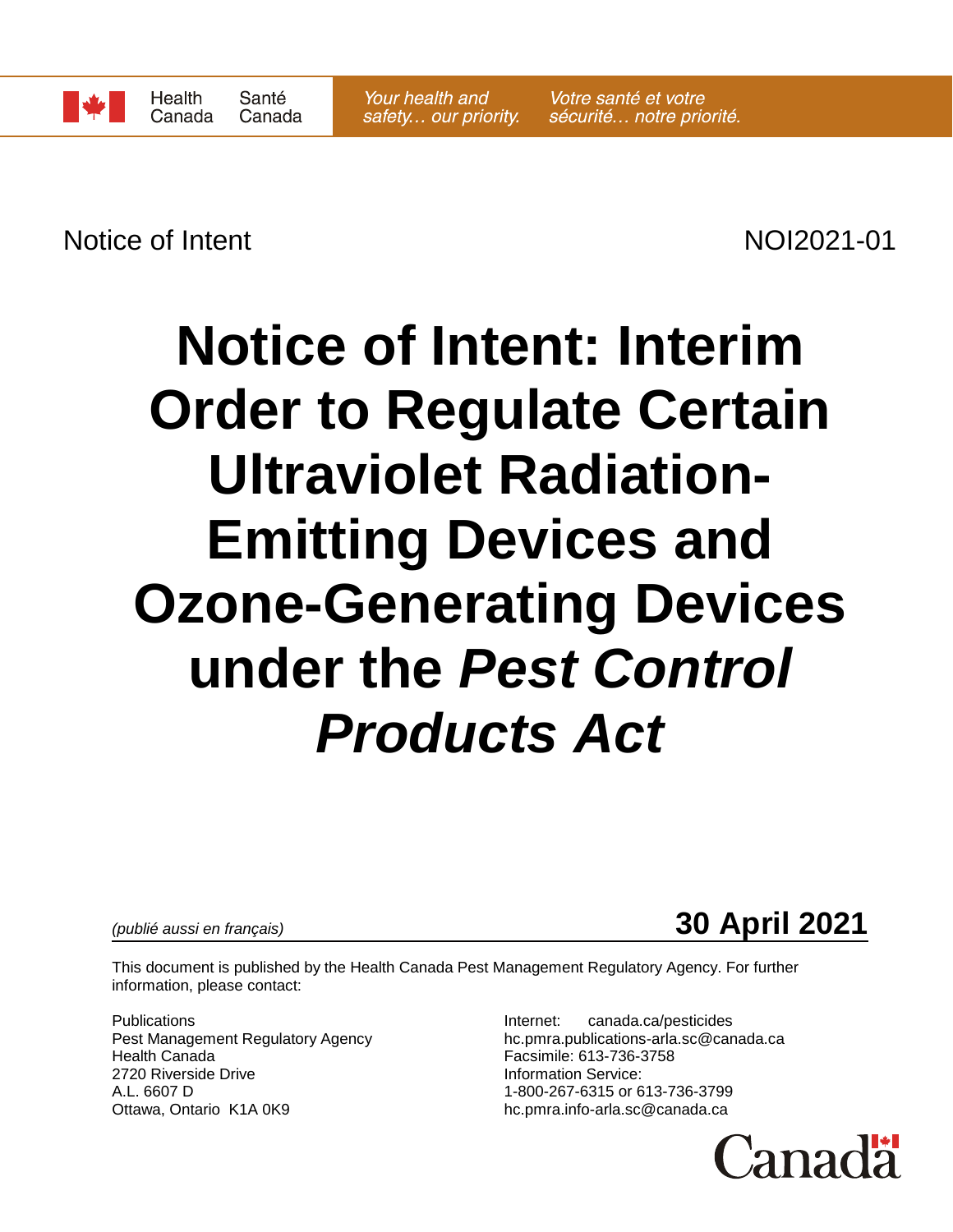ISSN: 2291-9589

Catalogue number: H113-23/2021-1E (print version) H113-23/2021-1E-PDF (PDF version)

#### **© Her Majesty the Queen in Right of Canada, as represented by the Minister of Health Canada, 2021**

All rights reserved. No part of this information (publication or product) may be reproduced or transmitted in any form or by any means, electronic, mechanical, photocopying, recording or otherwise, or stored in a retrieval system, without prior written permission of Health Canada, Ottawa, Ontario K1A 0K9.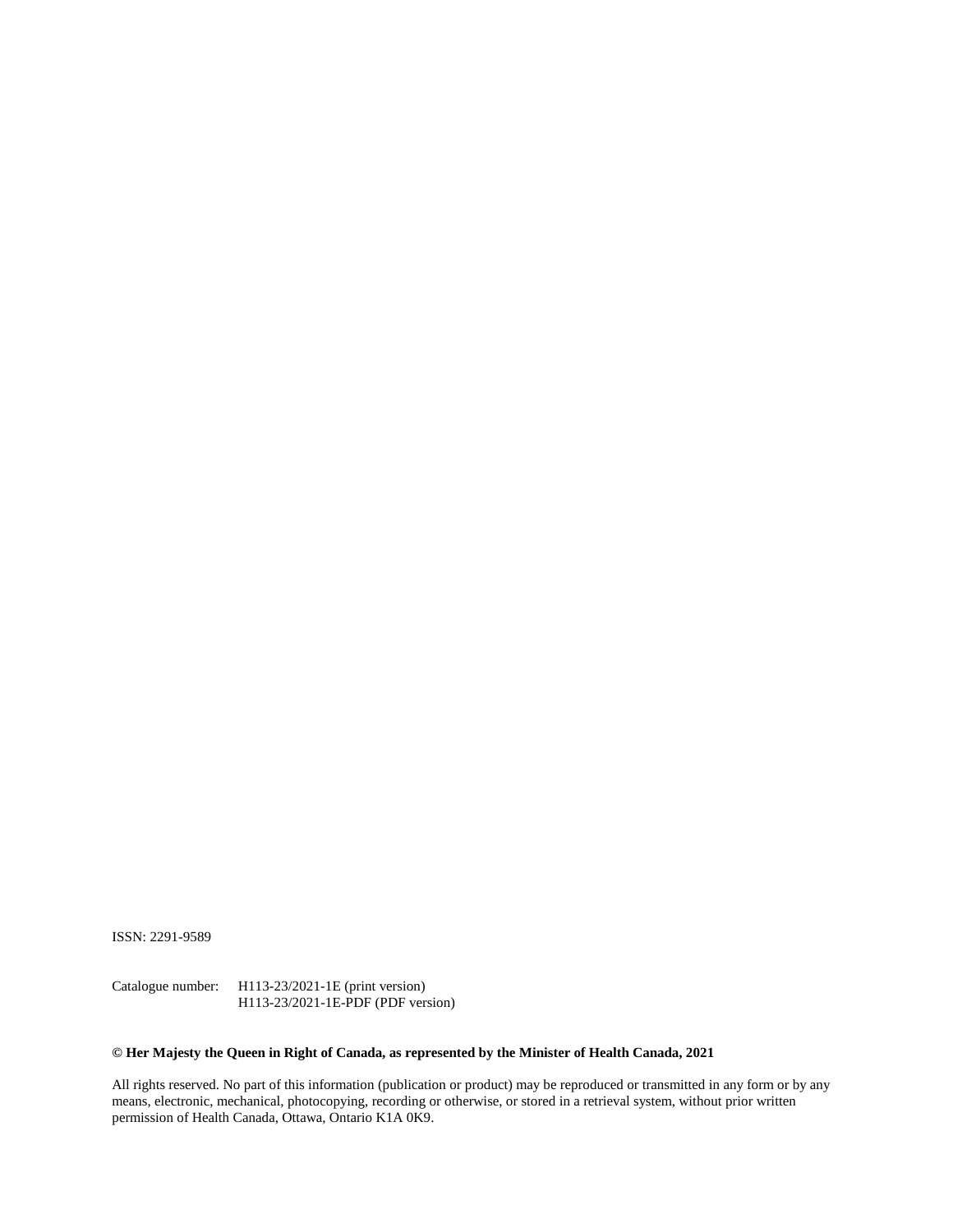## **Purpose**

The purpose of this notice is to inform the Canadian public and stakeholders of Health Canada's intention to develop an interim order (IO) that would bring certain ultraviolet radiation-emitting (referred to in this notice as "UV") and ozone-generating devices under the *Pest Control Products Act*. The IO would capture UV and ozone-generating devices used to control, reduce, destroy or inactivate bacteria, viruses or other microorganisms that are human pathogens. Certain devices, such as UV hand-held wands, would be subject to a pre-market assessment and must be registered prior to entering the Canadian market.

The IO would avoid regulatory duplication by exempting from the *Pest Control Products Act* any device classified as a Class II, III or IV medical device under the Medical Devices Regulations. The IO would also exempt certain UV devices from registration if they meet certain conditions (i.e., they would be authorized without the need for registration). Health Canada intends to develop regulatory amendments to the Pest Control Products Regulations to make the changes permanent.

#### **Background**

Since the beginning of the pandemic, there has been a significant increase in the sale and use of UV and ozone-generating devices intended to control or kill bacteria and viruses (including SARS-CoV-2 – the virus that causes COVID-19) on surfaces and objects, and in water and air. These devices are widely marketed for use in various settings, predominantly for use in domestic dwellings to kill bacteria and viruses on surfaces and objects such as cell phones, keys, remote controls, and the air in small to large sized rooms.

Health Canada has not yet received sufficient evidence to demonstrate that UV and ozonegenerating devices are safe, nor as effective as claimed. These devices can pose serious health and safety concerns. For instance, depending on the UV wavelength, intensity, and duration of radiation exposure, exposure to ultraviolet light from these devices can result in serious injuries, including severe burns to the skin and eyes. Similarly, inhaling ozone can lead to decreased lung function, irritation of respiratory pathways, and inflammation of pulmonary tissues as well as irreversible lung damage leading to higher susceptibility of respiratory infections.

Due to serious health and safety concerns and the common availability of these devices, Health Canada's Pest Management Regulatory Agency (PMRA) intends to regulate certain UV and ozone-generating devices, and require that they be subject to safety and efficacy assessments and registration or authorization prior to entering the Canadian market. The Minister of Health may make an interim order under subsection 67.1(1) of the *Pest Control Products Act* if the Minister believes that immediate action is required to deal with a significant risk, direct or indirect, to health, safety or the environment.

In 2018, the PMRA published Regulatory Proposal PRO 2018-02, *[Pre-Consultation -](https://www.canada.ca/en/health-canada/services/consumer-product-safety/pesticides-pest-management/public/consultations/regulatory-proposals/2018/pest-control-devices/document.html) Proposed [Regulatory Amendments to the Pest Control Products Regulations \(Pest Control Devices\)](https://www.canada.ca/en/health-canada/services/consumer-product-safety/pesticides-pest-management/public/consultations/regulatory-proposals/2018/pest-control-devices/document.html)*, a proposal on the regulation of pest control devices including UV and ozone devices, on its website for consultation. A subsequent webinar was held with stakeholders including industry, and